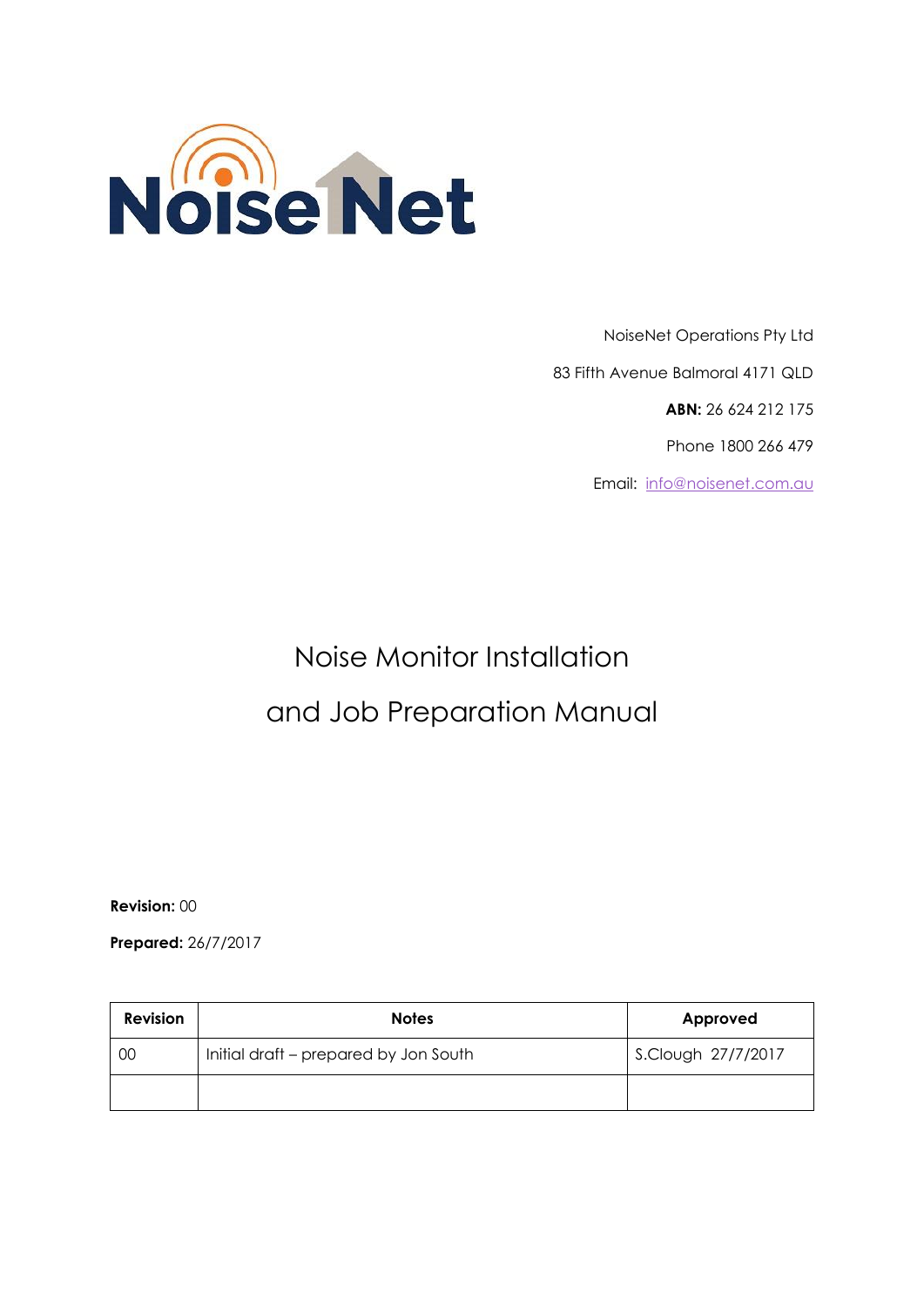# <span id="page-1-0"></span>**Contents**

## Table of Contents

| 2.               |  |
|------------------|--|
| $\overline{3}$ . |  |
| $\overline{4}$ . |  |
| 5.               |  |
| 6.               |  |
| 7.               |  |
| 8.               |  |
|                  |  |

# <span id="page-1-1"></span>**Introduction**

This manual is designed to provide both employees, contractors and customers with a set of guidelines for the preparation, planning, installation, set-up and removal of NoiseNet smart noise monitors.

It will be accompanied with a series of videos to better explain the process which will be released progressively throughout 2018.

It should be noted that a progressive process of upgrading the technology associated with the noise monitors will be undertaken. As such this document and other supporting documentation will be updated. To access the most recent updates please go to [www.noisenet.com.au/training](http://www.noisenet.com.au/training)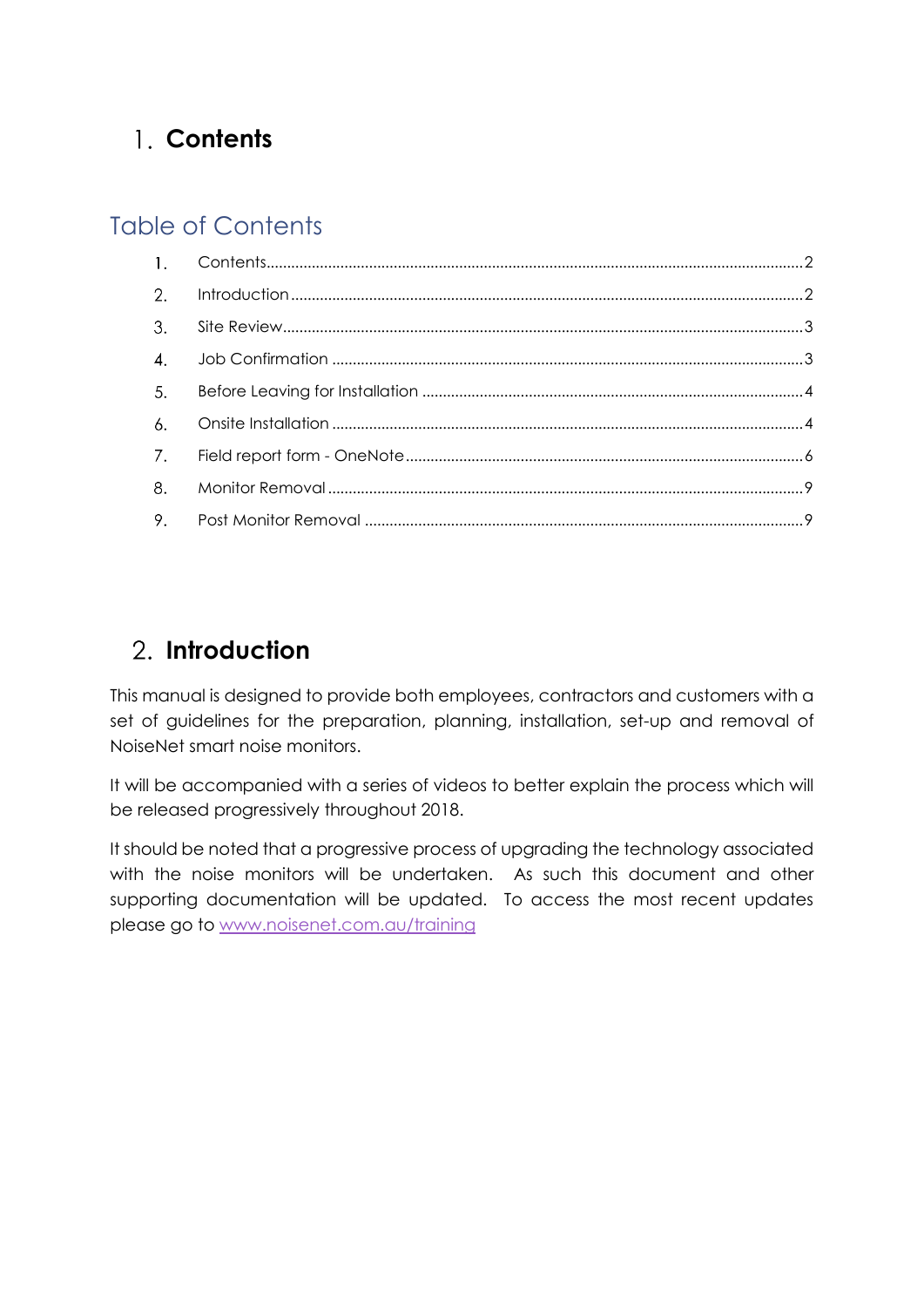# <span id="page-2-0"></span>**Site Review**

- 1. Google Maps/streetview/satellite view is your friend. You should have a pretty good idea about install locations before you ever get to the site. Remember
	- Why are we monitoring?
	- What do we need to measure?
	- Where will be the best place to measure the required noise?
- 2. The install location need not be on the client property. It could be a friendly neighbour if that location looks better.
- 3. Have 2 or 3 potential install locations in mind. If something prevents placement for any reason, it can be very stressful finding a new one on the fly, especially if you are running low on time.
- 4. Call relevant parties to confirm a site visit/installation permission.

#### <span id="page-2-1"></span>**Job Confirmation**

- 1. Client details entered into database
- 2. Job details entered in to database
- 3. Start thinking about monitor placement NOW
	- Why are we monitoring?
	- What do we need to measure?
	- Where will be the best place to measure the required noise?
- 4. Start gauging the clients feelings on installation location.
	- Power availability? Do they have an extension lead, will power need to enter a door or window? Are there security concerns associated with this?
	- Wifi?
	- Ok to attach to premises?
- <span id="page-2-2"></span>5. Offer to call back after site review to confirm installation day/time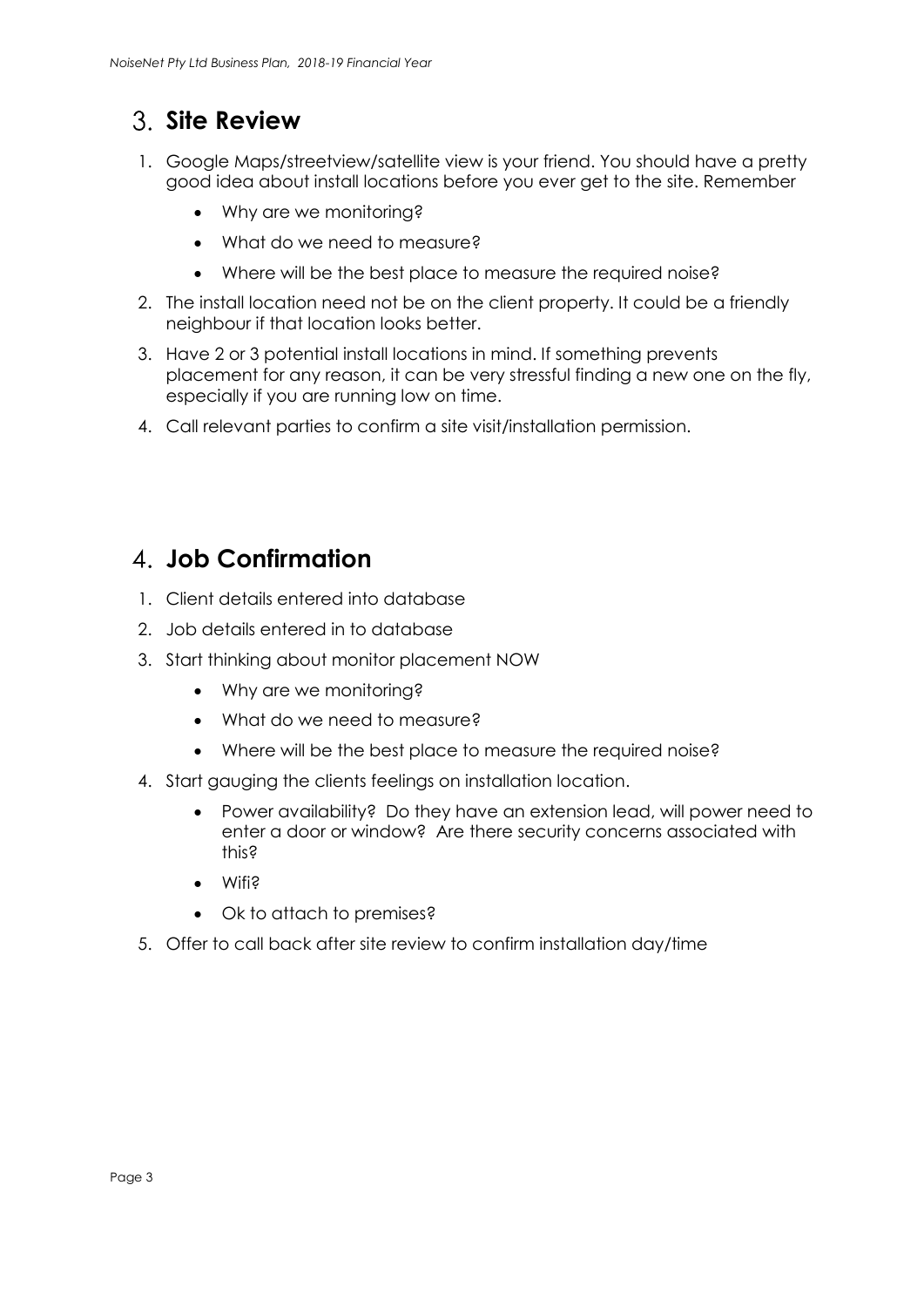## **Before Leaving for Installation**

Make sure you have the following:

- 1. NoiseMonitor,
- 2. Associated fixings, cable ties, rope, screws, etc.
- 3. (If needed) Stake or ground pole for free standing locations.
- 4. Extension lead. Nominally, use the clients, but have a backup. Avoid purchasing materials on the day, it can be a big detour/waste of time.
- 5. (If needed) Solar peripherals.
- 6. Calibrator.
- 7. Basic tools (if you need to open the meter).
- 8. Camera/Mobile phone.
- 9. PPE, hat, sunscreen, closed in shoes, earplugs.
- 10. Business cards

#### <span id="page-3-0"></span>**Onsite Installation**

- 1. Permission. Do you have permission to be on a property? Neighbours/noisemakers/bystanders etc can get hostile regarding monitoring. As long as you have permission to be somewhere, that's the first step in deescalation. Failing that, have a good canned response in mind.
- 2. Monitor Host Agreement: Any monitoring job requires explicit approval from the monitor host. This is necessary from a legal perspective both to ensure that we have formal permission for the monitoring, but also permission to monitor on behalf of the host is important to ensure that data or evidence gathered is usable in later processes (including as evidence in court). Present and explain the agreement and get the resident to sign the agreement.
- 3. **Turn on your ears**. Start listening to the surrounding noise.
- 4. Find a suitable Installation position
	- Why are we monitoring?
	- What do we need to measure?
	- Where will be the best place to measure the required noise?
	- Remember to maximise Signal (what we want to measure) to Noise (unwanted noise), while still remaining representative.
	- Do we want to capture impact on a house? Ideally measure at the house. Do we want a measurement of a source? Ideally measure the source only.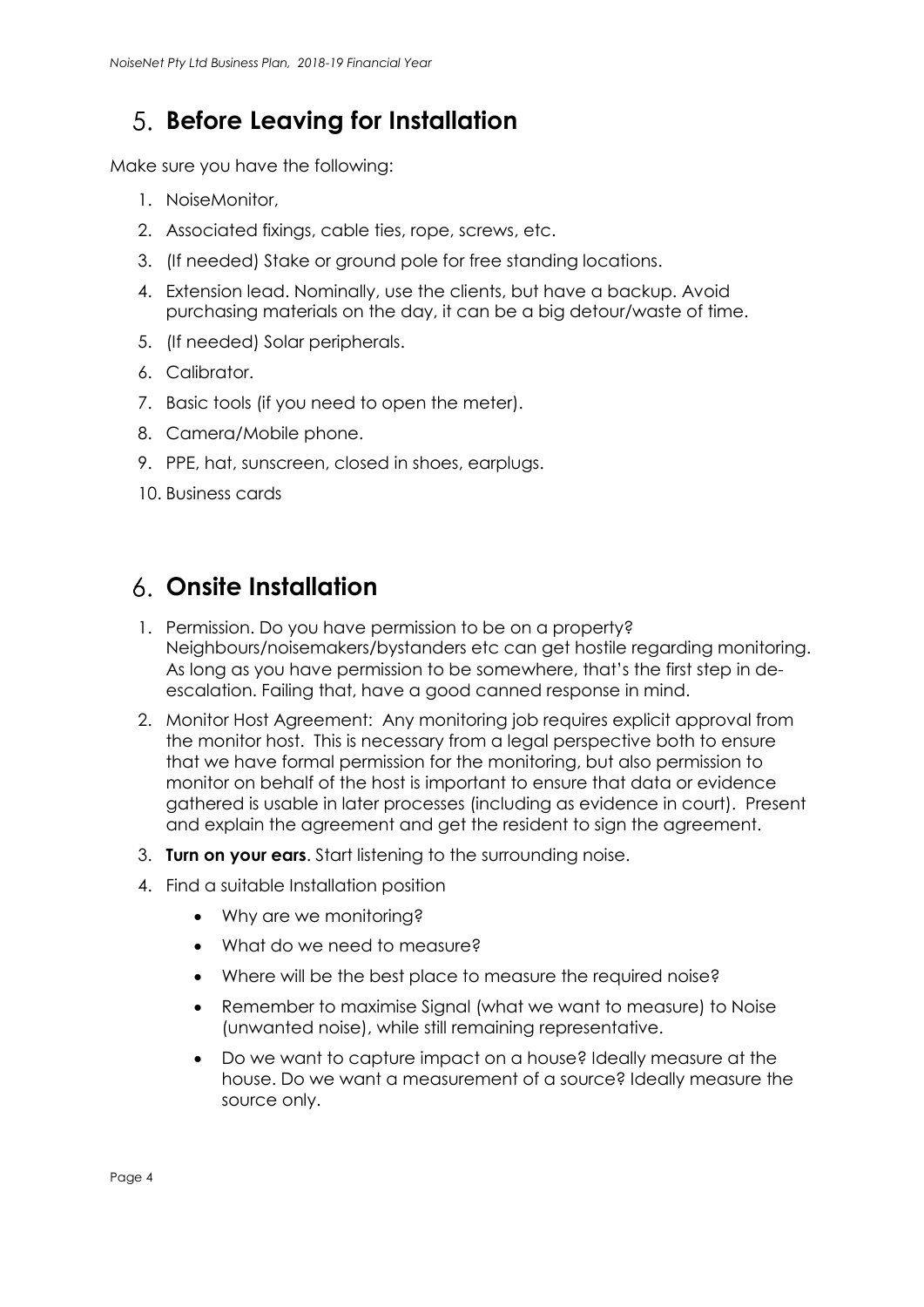- Watch out for AC units. If that's what we are measuring, great. If not, they have the ability to taint data, and often are hiding under houses, in windows where you don't notice them until it's too late.
- Are there any acoustic barriers or screening elements effecting what we measure? Again, **maximise signal to noise** while remaining relevant.
- Do we need to remain hidden? From the street, neighbours etc. Take this in to account.
- Nominally, the height of the monitor is "receiver height", **1.2-1.5m above ground** (or floor) level.
- Ideally, the monitor is **>3.5m from a reflective surface**, such as a building façade, fence, water tank etc. Practically this is often hard/impossible to achieve, just take note if there is or is not a reflective surface nearby.
- If monitor is to capture noise intrusions through an open window/door, monitor should be in the plane of the window/door, at the centre, with the window/door fully open
- If the monitor is to capture noise in a room, monitor should be 1.5m from windows and 1m from walls/reflective surfaces. Again, often impractical, just take detailed notes.
- NOTE: many of the above criterion cannot be achieved in any given placement. What is most critical is to find the right compromise, and to document in the site report form any areas where these standards cannot be met.
- 5. Install the monitor
	- Our microphone is classified as "omni-directional", but the housing and mounting of the microphone does mean it will be somewhat directional. Try and **face the monitor towards the source** where possible.
	- Fix firmly to façade/tree/fence/stake etc. Do not allow rattling in the wind. Move or trim any branches or leaves which may add noise to the measurement.
	- Manage cables and connection plugs neatly, safely and in a weatherproof manner.
- 6. **Calibrate** the monitor, and take note of the level and time.
- 7. Take **photos** and **details** as below
- 8. If required, perform a detailed site survey.
- 9. Check with monitor host whether explicit permission is needed to pick up the monitor, or whether you are ok to just grab it when required. If host is required for access, make sure you get direct contact details.
- 10. Enter details of monitor for asset tracking into database and notify noisenet at [info@noisenet.com.au](mailto:info@noisenet.com.au) that the installation is in operation.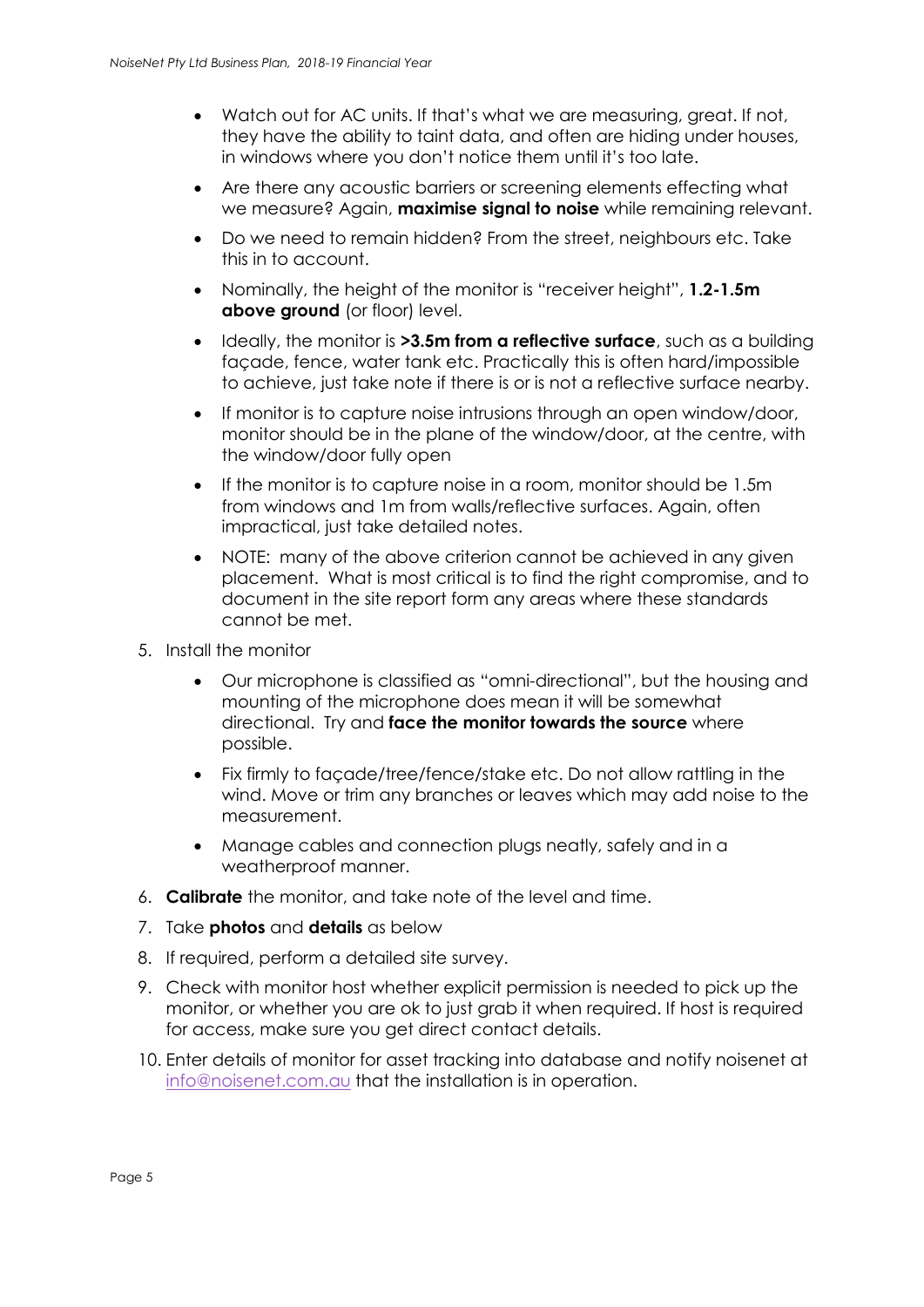# <span id="page-5-0"></span>**Field report form - OneNote**

The following 2 pages contain a typical field report form. This can be completed in the field with pen and paper, or data can be captured electronically.

We will also establish a OneNote workbook link that will allow the field installer to directly capture their field observations straight into OneNote. This will allow photographs to be taken, text to be typed, or paper forms to be photographed (please ensure lighting and focus is legible).

The OneNote page will then automatically synchronise with NoiseNet allowing us to access relevant field information and photographs without need for email or sending of documentation.

If you have not received a link to the OneNote workbook, or need additional personnel to gain access (or have access removed), please contact us at [info@noisenet.com.au](mailto:info@noisenet.com.au) with details of your request.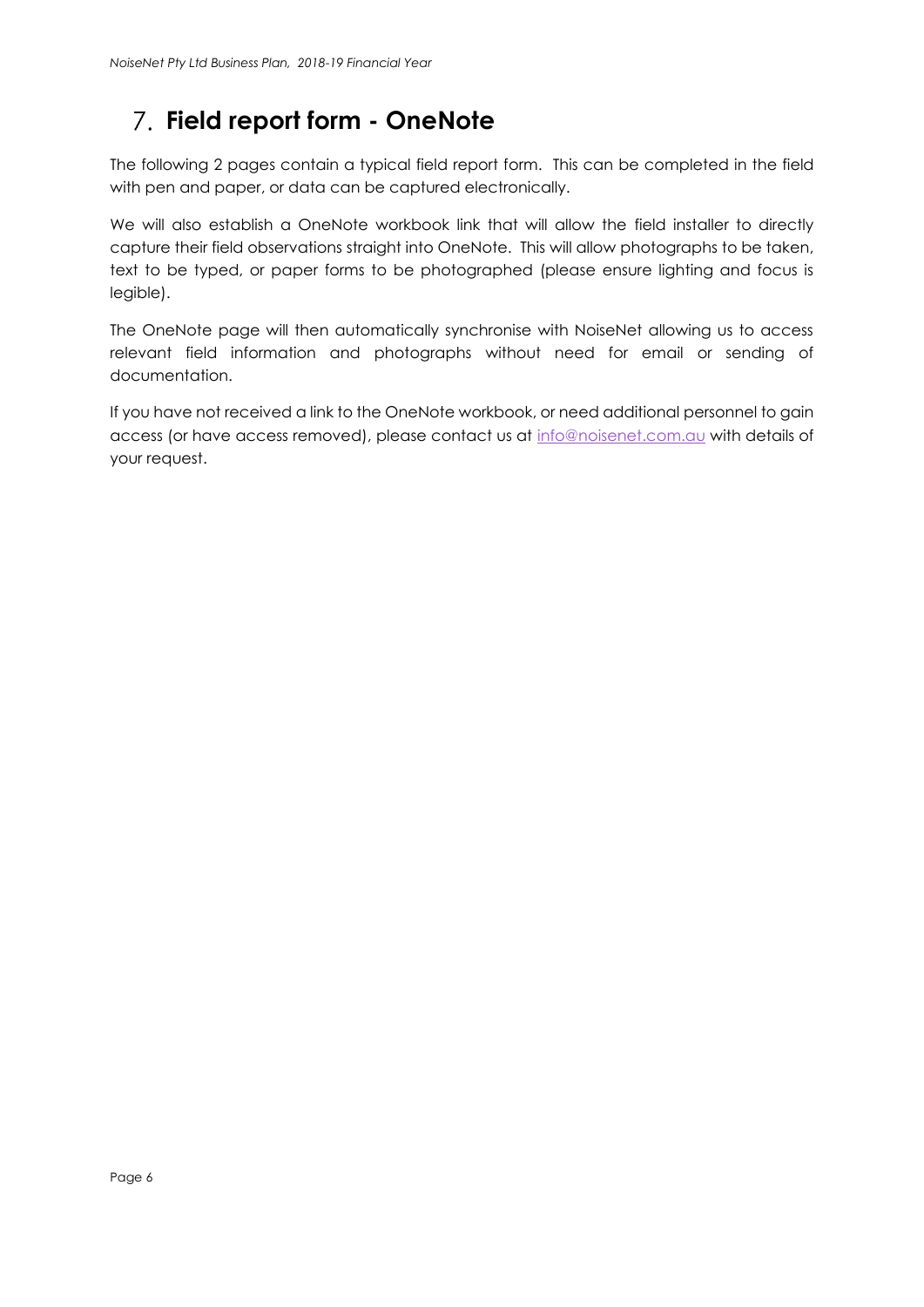

| Item                                                                                                                        | <b>FIELD REPORT NOTES</b> |
|-----------------------------------------------------------------------------------------------------------------------------|---------------------------|
| Job ID                                                                                                                      |                           |
| <b>Monitor Tracking Details</b>                                                                                             |                           |
| (Monitor SN/ID)                                                                                                             |                           |
| <b>Host Address</b>                                                                                                         |                           |
| (Address where monitor is<br>installed)                                                                                     |                           |
|                                                                                                                             |                           |
| <b>Surrounding Properties</b><br>Description                                                                                |                           |
| (How would you describe the                                                                                                 |                           |
| surrounding area, residential,<br>industrial, commercial etc.)                                                              |                           |
| <b>Affected Properties Description</b>                                                                                      |                           |
| (Who is affected by the noise you<br>are measuring, just this house, all<br>surrounding houses etc.)                        |                           |
| <b>Noise Source Description</b>                                                                                             |                           |
| (is it dogs? How many, what<br>breed, where are they located.<br>AC? Whats the make/model?<br>Get photos if possible.)      |                           |
| <b>Host Location Description</b>                                                                                            |                           |
| (Where is the host property in<br>relation to the noise being<br>measured. Next door, two houses<br>away, across the road?) |                           |
| <b>Monitor Location</b>                                                                                                     |                           |
| (Ideally, Lat/Long, or exact<br>marking on overhead map.)                                                                   |                           |
| <b>Monitor Position Description</b>                                                                                         |                           |
| (Where is the monitor installed on<br>the host property. Front façade,<br>dividing fence, on a tree etc.)                   |                           |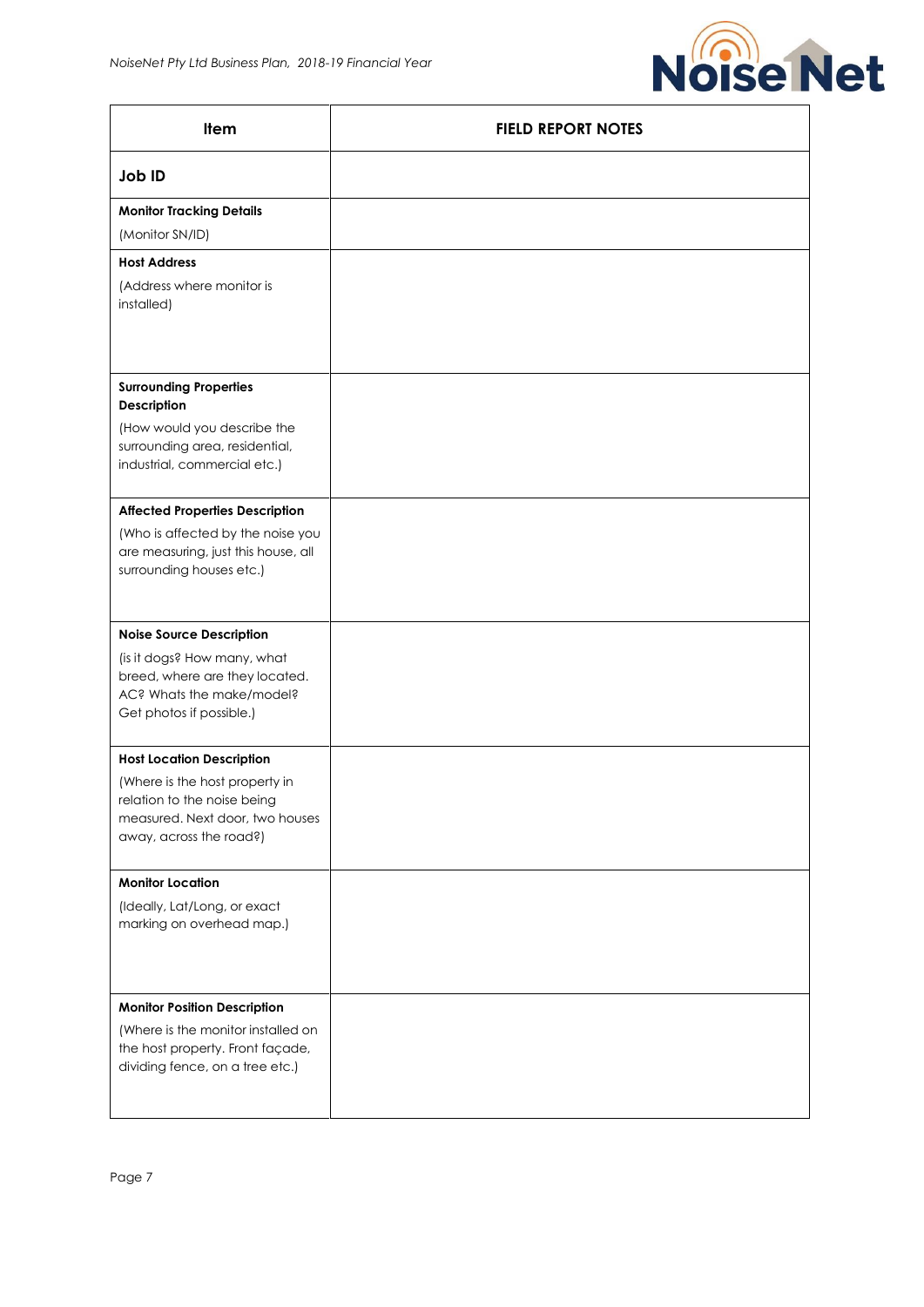| <b>Monitor Height</b>                              |  |
|----------------------------------------------------|--|
| (Height of the monitor above                       |  |
| ground level in meters)                            |  |
|                                                    |  |
|                                                    |  |
| Monitor distance to Target                         |  |
| (Distance in meters, approx. ok if                 |  |
| undefinded, from monitor to                        |  |
| primary noise source)                              |  |
|                                                    |  |
|                                                    |  |
| Monitor Line of Sight Description                  |  |
| (What is in between the monitor                    |  |
| and primary source of noise?                       |  |
| Fences, trees, buildings,                          |  |
| topography etc.)                                   |  |
|                                                    |  |
| <b>Other Noises</b>                                |  |
| (What other noises can you hear,                   |  |
| and what are their sources. How                    |  |
| do they compare to the noise                       |  |
| you came to measure.)                              |  |
|                                                    |  |
| <b>Monitor Start Time</b>                          |  |
| (What time is suitable for                         |  |
| measurements. Often post                           |  |
| calibration and install. Should be                 |  |
| finished handling.                                 |  |
|                                                    |  |
| <b>Monitor Finish Time</b>                         |  |
| (What time is suitable for end of                  |  |
| measurements. Often pre final                      |  |
| calibration and removal. Should                    |  |
| not include and handling noise.                    |  |
|                                                    |  |
| In Situ Photos                                     |  |
| (Photo of the monitor in situ                      |  |
| Picture of the monitor should be                   |  |
| taken after placement. Ideally                     |  |
| one image should capture the                       |  |
| monitor, immediate surroundings,                   |  |
| and the general area where dog<br>barks come from. |  |
|                                                    |  |
| <b>Other Photos</b>                                |  |
| Any other photos as necessary to                   |  |
| describe the location,                             |  |
| surrounding area, noise source                     |  |
| etc.                                               |  |
|                                                    |  |